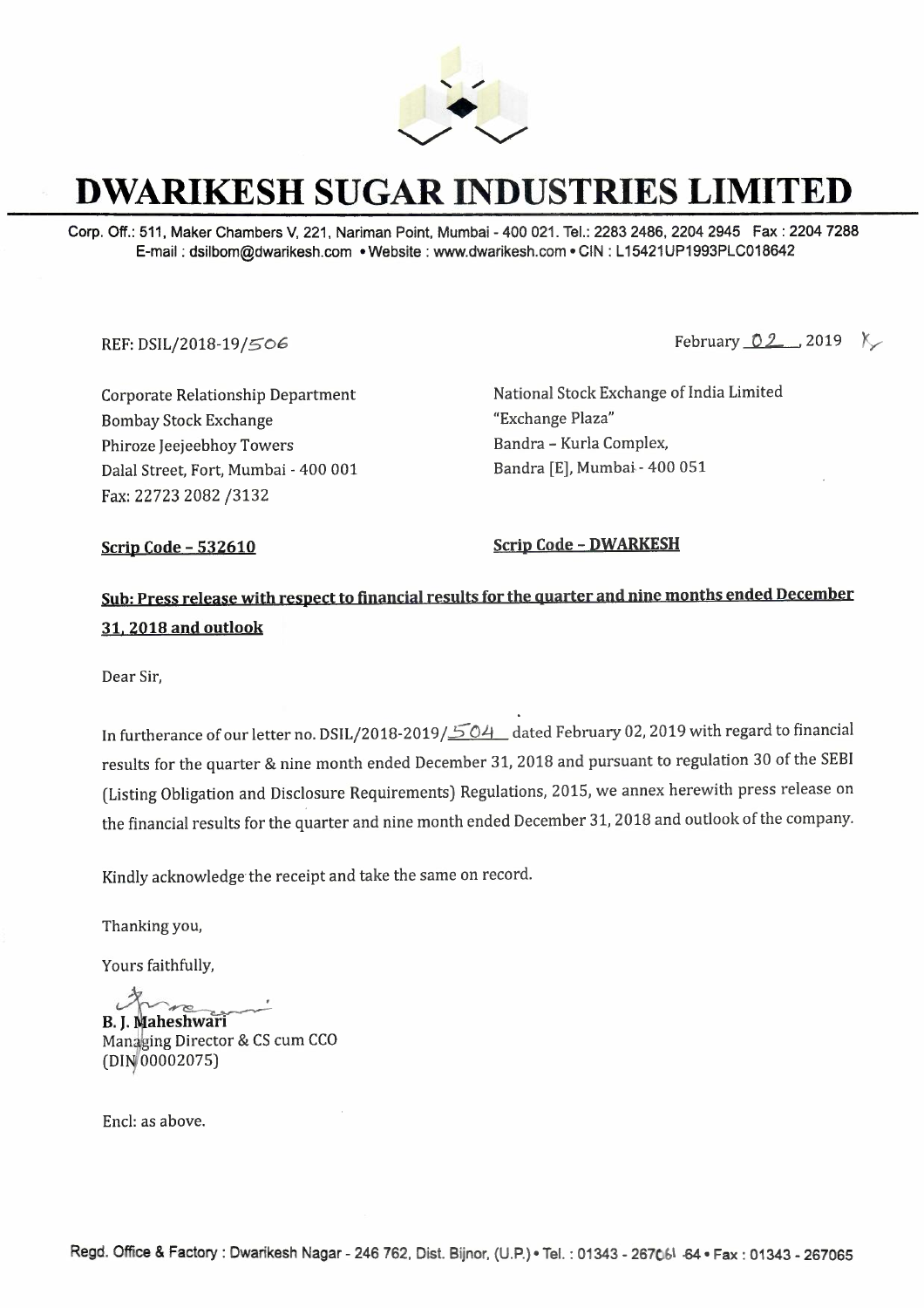

Dwarikesh Sugar Industries Limited

# Media Release

February 02, 2019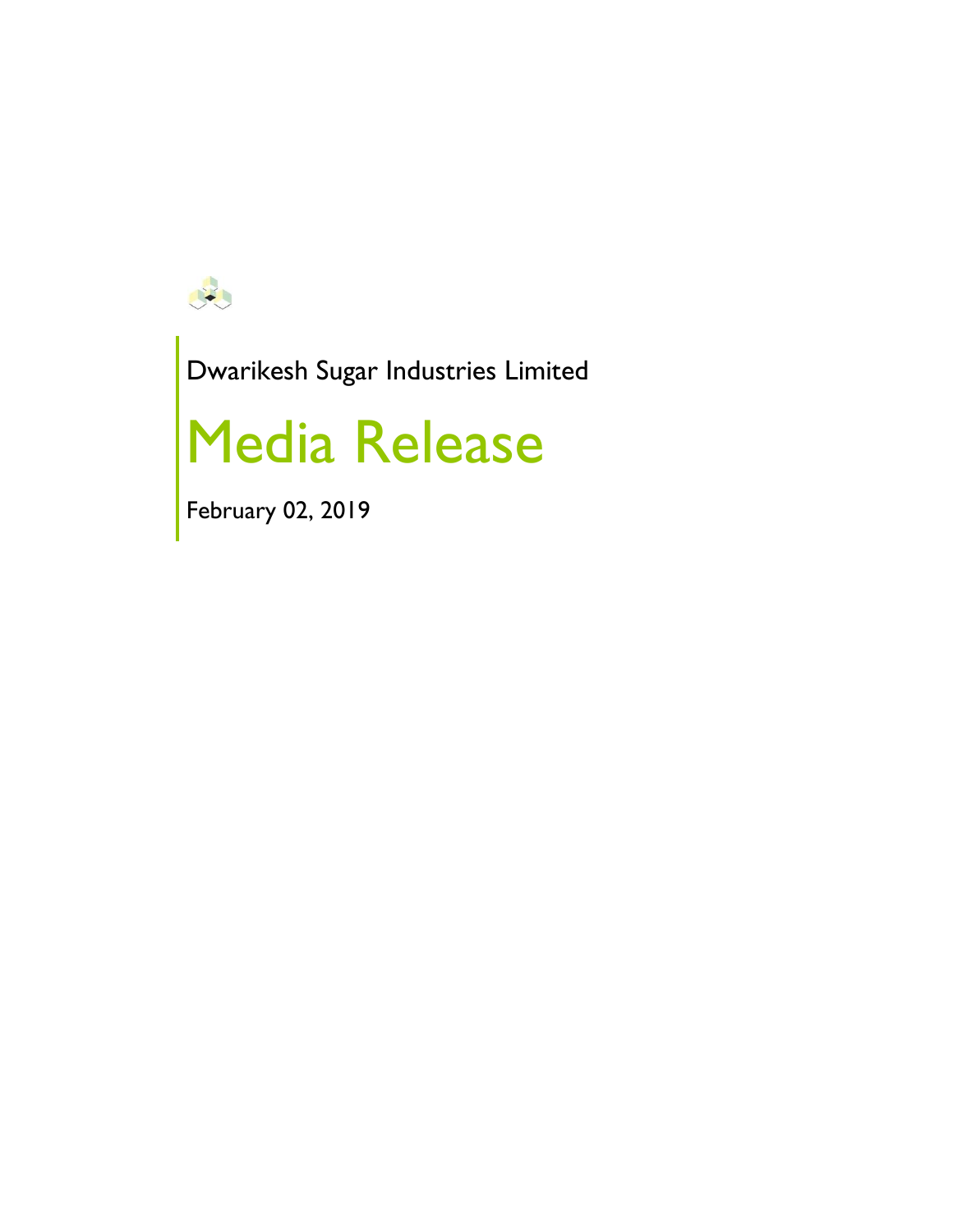## **Results Highlights:**

|               | <b>Total Income</b>     | <b>PAT</b>              | <b>EPS</b>         |
|---------------|-------------------------|-------------------------|--------------------|
| Q3FY19        | <b>Rs. 263.61 crore</b> | <b>Rs. 23.93 crore</b>  | Rs. 1.27 per share |
| Q3FY18        | <b>Rs. 281.29 crore</b> | <b>Rs. 21.30 crore</b>  | Rs. 1.13 per share |
| <b>9MFY19</b> | <b>Rs. 906.13 crore</b> | <b>Rs. 62.76 crore</b>  | Rs. 3.33 per share |
| 9M FY18       | Rs. 1,121.64 crore      | <b>Rs. 110.66 crore</b> | Rs. 5.88 per share |

**Delhi, February 02, 2019:** [Dwarikesh Sugar Industries Ltd,](http://www.dwarikesh.com/) today announced its unaudited financial results for the quarter and nine month ended December 31, 2018. The company reported a total income Rs. 263.61 crores and profit after tax Rs. 23.93 crores during Q3FY19 and a total income Rs. 906.13 crores and profit after tax Rs. 62.76 crores during 9MFY19.

"We continue with our efforts towards improving operating efficiencies and controlling costs. It is expected that Indian Sugar industry will produce 30.7 million tons of sugar during SS 2018-19. Sugar prices domestically continue to be range bound between Rs. 3,100 and Rs. 3,200 per quintal. We have entered into contractual obligation to export our obligated quantity in pursuance to the MIEQ scheme for export of 5 million tons of sugar. We have fully cleared sugarcane dues of SS 2017-18."

> **Vijay S. Banka, Managing Director, Dwarikesh Sugar Industries Ltd.**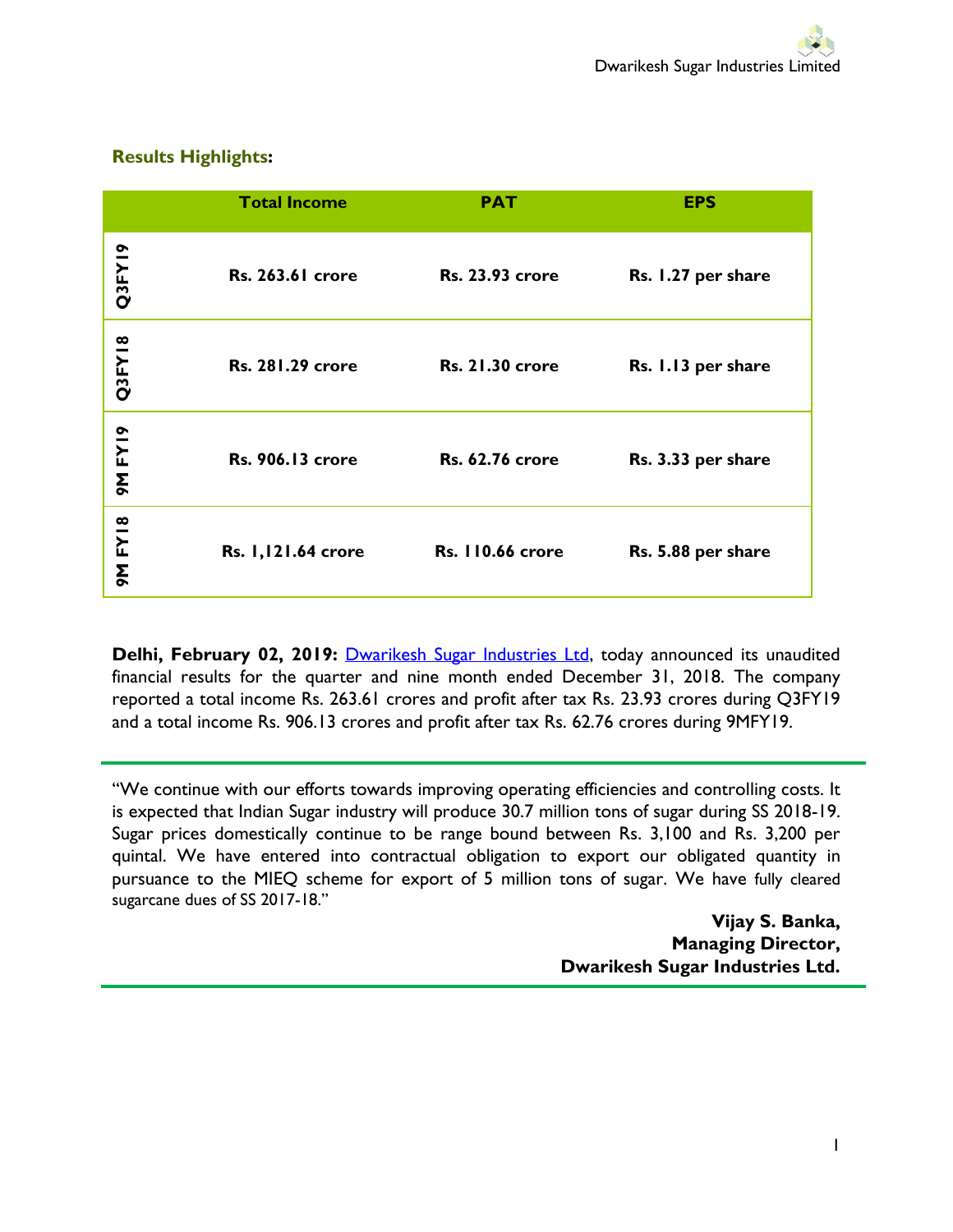|                                   | <b>Figures in INR crore except EPS</b> |                |                |                |          |
|-----------------------------------|----------------------------------------|----------------|----------------|----------------|----------|
|                                   | <b>Q3 FY19</b>                         | <b>Q3 FY18</b> | <b>9M FY19</b> | <b>9M FY18</b> | FY18     |
| <b>Total Income</b>               | 263.61                                 | 281.29         | 906.13         | 1121.64        | 1,475.76 |
| <b>EBIDTA</b>                     | 42.65                                  | 34.71          | 109.16         | 167.64         | 159.97   |
| <b>Finance cost</b>               | 2.99                                   | 3.15           | 12.47          | 18.23          | 25.31    |
| <b>EBDT</b>                       | 39.66                                  | 31.56          | 96.69          | 49.4           | 134.66   |
| <b>PBT</b>                        | 31.56                                  | 22.21          | 72.25          | 125.11         | 102.16   |
| Tax                               | 7.63                                   | 0.90           | 9.49           | 14.45          | 0.71     |
| <b>PAT</b>                        | 23.93                                  | 21.30          | 62.76          | 110.66         | 101.45   |
| <b>Other Comprehensive Income</b> | 3.95                                   | (0.23)         | 3.43           | (0.71)         | 1.02     |
| <b>Total Comprehensive Income</b> | 27.88                                  | 21.07          | 66.19          | 109.95         | 102.47   |
| <b>EPS Rs. Per share</b>          | 1.27                                   | 1.13           | 3.33           | 5.88           | 5.39     |

#### **Key highlights of P&L Statement:**

**\* Total income, in periods prior to 1st July, 2017, includes excise duty** 

### **Snapshot of performance:**

- Sugar sold during Q3FY19 6.37 Lakh quintals at an average realization of Rs. 3,112 per quintal vis-à-vis 6.66 Lakh quintals sold during Q3FY18 at an average realization of Rs. 3,543 per quintal
- Sugar sold during 9MFY19 26.60 lakh quintals at an average realization of Rs. 2,982 per quintal vis-à-vis 27.91 lakh quintals sold during 9MFY18 at an average realization of Rs. 3,597 per quintal
- Sugar stock as on 31<sup>st</sup> December, 2018 was 12.18 lakh quintals
- $\blacksquare$  Long term rating accorded by ICRA is maintained at A+ with stable outlook
- Short term rating accorded to the Company by ICRA for CP program of Rs.300 crore is A1 +
- On 31<sup>st</sup> December, 2018 the Company is long term debt free. However, the Company has outstanding of Rs. 1.70 Crores under SEFASU 2014 (repaid fully in January 2019) and Rs. 134.48 Crores under SEFASU 2018 (funded by the State Government of Uttar Pradesh to clear sugar cane dues of SS 2017-18). The Company also has outstanding preference shares of Rs. 15.00 crore due for redemption in FY 2020-21.
- The Company has fully cleared sugarcane dues of SS 2017-18.
- **The Company has embarked upon a project for expansion of its distillery capacity and has** already placed order for a 100 KLPD plant. The progress of the project execution is as per schedule and it is expected that the expanded capacity will be operational during November 2019.